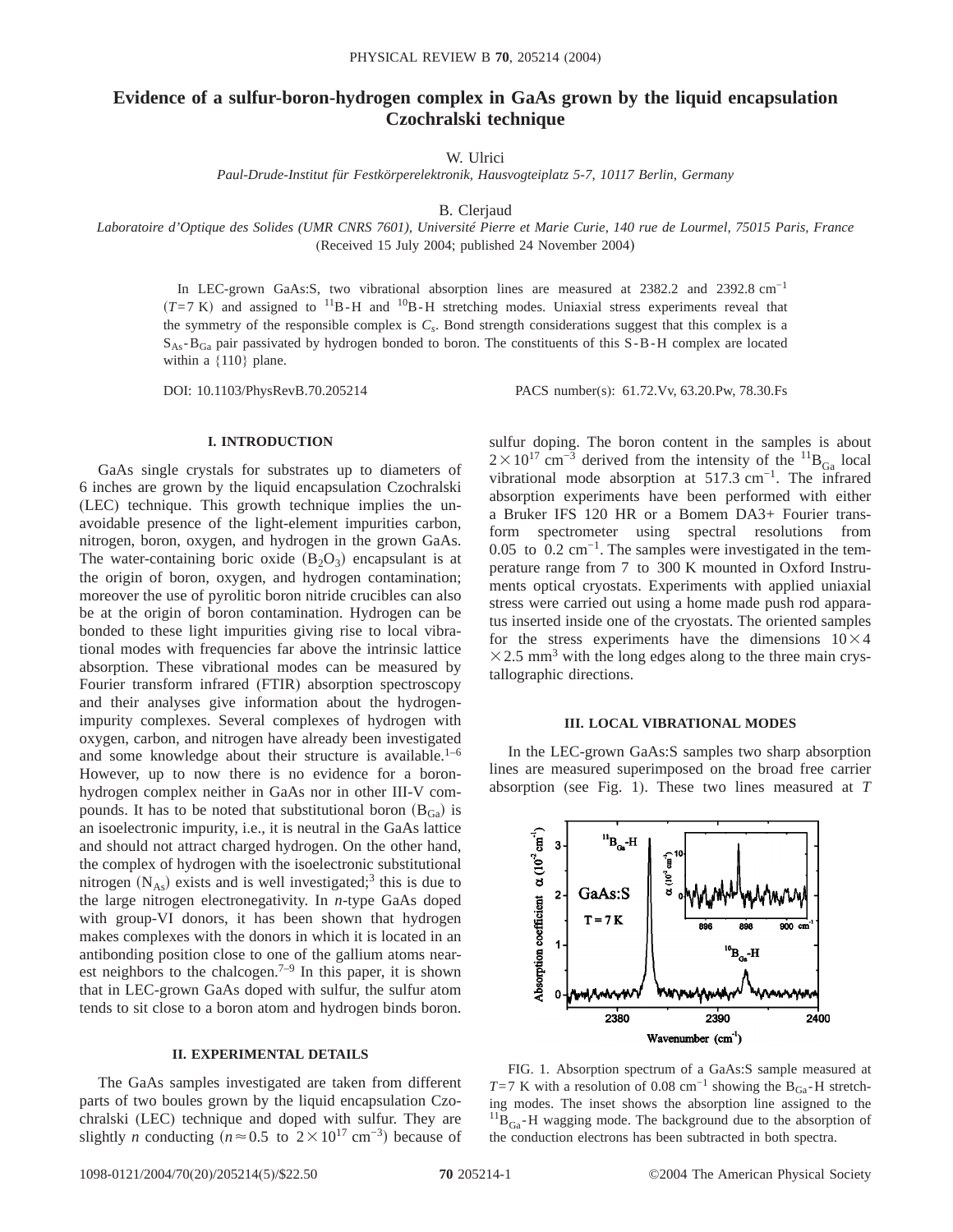

FIG. 2. (Color online) Temperature dependences of the shifts of the line positions  $\Delta\omega$  and full widths at half maximum (FWHM)  $\Gamma$ of the  ${}^{11}B_{\text{Ga}_0^-}H$  bond vibrational mode at 2383.2 cm<sup>-1</sup> (open circles) and of the  $10B_{Ga}$ -H bond mode at 2392.8 cm<sup>-1</sup> (crosses). The full and dotted lines are the fits with Eqs. (1) and (2) and the parameters given in the text for the  ${}^{11}B_{Ga}$ -H and  ${}^{10}B_{Ga}$ -H data, respectively.

 $=7$  K are located at 2383.2 cm<sup>-1</sup> (full width at half maximum  $\Gamma$ =0.4 cm<sup>-1</sup>) and 2392.8 cm<sup>-1</sup> ( $\Gamma$ =0.6 cm<sup>-1</sup>). The integrated intensities ratio  $I_{2383}/I_{2393}=4\pm0.4$  is sample independent; this shows that there exists a correlation between the centers responsible of these two absorption lines. The lines are still measurable at *T*=300 K and Fig. 2 shows the temperature dependence of the shift and the broadening of both lines confirming their vibrational nature.

The two vibrational lines can be assigned to the stretching modes of hydrogen directly bonded to the isotopes  ${}^{11}B_{Ga}$  and  $^{10}B_{Ga}$  of substitutional boron in GaAs. The main arguments in favor of this interpretation are the following.

(i) The ratio of their integrated intensities of about 4 fits very well that of the natural abundances of  $^{11}B/^{10}B=4$ .

(ii) The difference  $\Delta \omega$ =9.6 cm<sup>-1</sup> of the vibrational frequencies for the two isotopes is very close to that calculated for a "free" diatomic B-H molecule having a frequency of 2392.8 cm<sup>-1</sup> for the <sup>10</sup>B-H bond ( $\Delta \omega_{\text{calc}}$ =9.9 cm<sup>-1</sup>).

(iii) The frequencies of the  $C_{As}$ -H,  $N_{As}$ -H, and  $Si_{Ga}$ -H bonds in GaAs are about 10 to 20 % smaller than in corresponding molecules. The frequencies of the B-H bonds in molecules are around 2600 cm−1. Therefore, the downshift of about 200 cm<sup>-1</sup> found for B<sub>Ga</sub>-H in GaAs is consistent with this rule.<sup>10</sup>

In the spectral region where a wagging mode connected with the B-H stretching modes can be expected, indeed a

vibrational line at 897.6 cm<sup>-1</sup> ( $\Gamma$ =0.09 cm<sup>-1</sup>) is observed (see inset of Fig. 1). Its integrated intensity  $I^w$  is correlated to that of the <sup>11</sup>B<sub>Ga</sub> -H stretching mode *I*<sup>s</sup> with  $I^w/I^s \approx 1$ . A corresponding wagging mode of  ${}^{10}B_{Ga}$ -H could not be detected. The main reason for this is the considerably decreased signal to noise ratio in this spectral region compared with the frequency region of the stretching modes due to the higher background absorption coefficient  $\alpha_{FC}$  of the free carriers  $(\alpha_{\text{FC}} \propto \lambda^p, p \approx 2).$ 

An estimation of the concentration of the detected B-H center gives  $[B-H] \approx 2 \times 10^{14}$  cm<sup>-3</sup>, using the calibration factor of the C-H stretching mode.<sup>11</sup> This means that about  $0.1\%$  of the  $B_{Ga}$  present in the samples is complexed with hydrogen.

## **IV. EXPERIMENTS WITH UNIAXIAL STRESS**

To get more information about the structure of the B-H complex, experiments under uniaxial stress have been performed on the  $1^{1}B$ -H line at 2383.2 cm<sup>-1</sup> with stresses  $\sigma$  up to 240 MPa applied along the  $\langle 001 \rangle$ ,  $\langle 111 \rangle$ , and  $\langle 110 \rangle$  crystallographic directions and polarized light with its electric vector *E* parallel or perpendicular to the stress directions; for  $\sigma$  (110), the perpendicular polarization corresponds to  $E\left[\frac{1}{11}\right]$ . This line splits into two components for stress  $\sigma$  \left(001), with the relative intensities of both components depending on the polarization of the light. This splitting clearly indicates that the B-H complex does not have trigonal symmetry. For stress  $\sigma$  || $\langle$ 111) a splitting into three components is observed with strongly differing intensity ratios for the two polarization directions. The splitting behaviors for  $\sigma$   $\langle 001 \rangle$  and  $\sigma$   $\langle 111 \rangle$  correspond to those given in Table I and show that the symmetry type of the B-H complex is monoclinic  $I^{12}$  For centers of this symmetry, as shown in Table I, a splitting into four components should occur for  $\sigma$  (110); only three components were observed as shown in Fig. 3. From the shifts and splittings for  $\sigma$  \left(001) and  $\sigma$  (111) the fitting parameters defined in Table I for a monoclinic I type center (symmetry  $C_s$ ) in a cubic crystal can be derived:  $A_1 = +5.3$  cm<sup>-1</sup>/GPa,  $A_2 = -1.1$  cm<sup>-1</sup>/GPa,  $A_3 = +2.2$  cm<sup>-1</sup>/GPa, and  $A_4 = +1.1$  cm<sup>-1</sup>/GPa, a compressive stress being considered as positive. As can be seen in Fig. 3, this set of parameters describes well also the splitting pattern for stress  $\sigma$   $\vert\vert$  (110); in particular, the frequency difference of two of the four components is very small up to the highest stress values used, so that only three components are measurable.

## **V. DISCUSSION**

Two most important points have to be noted. (i) Even though sulfur and hydrogen are present in the LEC-grown samples used in this study, no "traditional" trigonal sulfurhydrogen complexes<sup>7–9</sup> are observed in the material. (ii) A large variety of semi-insulating GaAs samples was investigated with boron contents  $2 \times 10^{16}$  cm<sup>-3</sup> < [B<sub>Ga</sub>] < 2  $\times$ 10<sup>18</sup> cm<sup>-3</sup> and resistivities in the range 10<sup>2</sup> – 10<sup>8</sup>  $\Omega$  cm, in which no trace of the B-H lines could be detected, even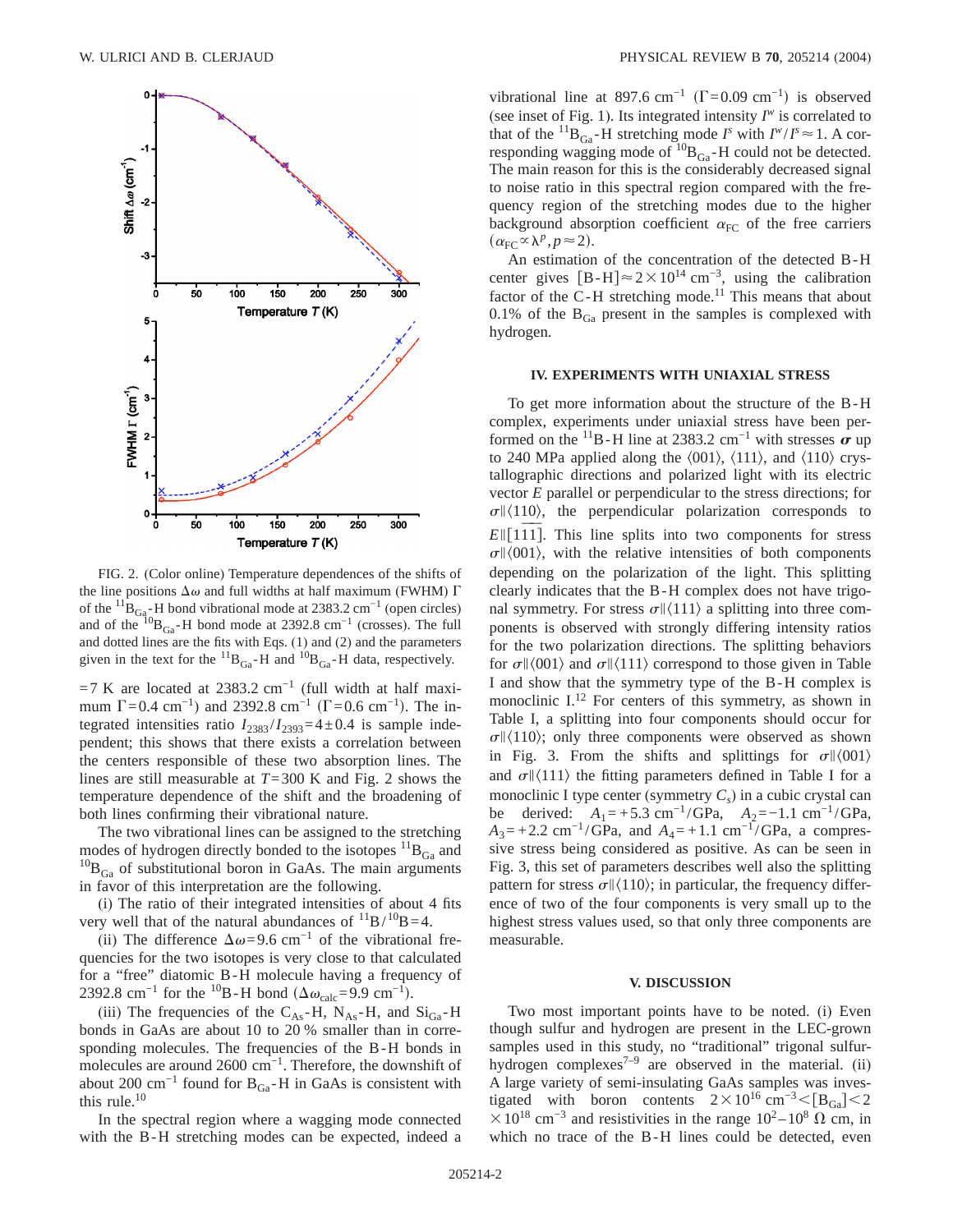TABLE I. Stress-induced splittings for a nondegenerate vibrational mode at a monoclinic I center in a cubic crystal.  $\omega$  is the frequency at zero stress,  $\sigma$  is the magnitude of the stress;  $A_1$ ,  $A_2$ ,  $A_3$ , and  $A_4$  are fitting parameters.  $I_{\parallel}$  and  $I_{\perp}$  are the relative intensities of the lines with polarizations, respectively, parallel and perpendicular to the stress direction; for  $\sigma$ || $\langle 110 \rangle$  the perpendicular polarization is parallel to the [1 $\overline{11}$ ] axis.  $\Theta$  is the angle between the  $\langle 001 \rangle$  axis and the electric dipole moment of the mode as shown in Fig. 4.

| Direction<br>of stress | Frequency                                      | $I_{\parallel}$                          | $I_{\perp}$                                                                                 |
|------------------------|------------------------------------------------|------------------------------------------|---------------------------------------------------------------------------------------------|
| $\langle 001 \rangle$  | $\omega + A_1\sigma$                           | $4 \cos^2 \Theta$                        | $2 \sin^2 \Theta$                                                                           |
|                        | $\omega + A_2 \sigma$                          | $4 \sin^2 \Theta$                        | $2(2 \cos^2 \Theta + \sin^2 \Theta)$                                                        |
| $\langle 111 \rangle$  | $\omega + 1/3(A_1 + 2A_2 + 2A_3)\sigma$        | $2 \cos^2 \Theta$                        | $2\cos^2\Theta + 3\sin^2\Theta$                                                             |
|                        | $\omega + 1/3(A_1 + 2A_2 - 2A_3 + 4A_4)\sigma$ | $(\cos \Theta - \sqrt{2} \sin \Theta)^2$ | $(\cos \Theta - 1/\sqrt{2} \sin \Theta)^2$                                                  |
|                        | $\omega + 1/3(A_1 + 2A_2 - 2A_3 - 4A_4)\sigma$ | $(\cos \Theta + \sqrt{2} \sin \Theta)^2$ | $(\cos \Theta + 1/\sqrt{2} \sin \Theta)^2$                                                  |
| $\langle 110 \rangle$  | $\omega + (A_2 + A_3)\sigma$                   | $\Omega$                                 | $2/3(\cos^2 \Theta + 2 \sin^2 \Theta)$                                                      |
|                        | $\omega + (A_2 - A_3)\sigma$                   | $2 \sin^2 \Theta$                        | $2/3 \cos^2 \Theta$                                                                         |
|                        | $\omega + 1/2(A_1+A_2+2A_4)\sigma$             | $(\sin \Theta + \sqrt{2} \cos \Theta)^2$ | $2/3$ [cos <sup>2</sup> $\Theta$ + (cos $\Theta$ – $\sqrt{2}$ sin $\Theta$ ) <sup>2</sup> ] |
|                        | $\omega + 1/2(A_1+A_2-2A_4)\sigma$             | $(\sin \Theta - \sqrt{2} \cos \Theta)^2$ | $2/3$ [cos <sup>2</sup> $\Theta$ + (cos $\Theta$ + $\sqrt{2}$ sin $\Theta$ ) <sup>2</sup> ] |

though the presence of hydrogen was evidenced by the detection of As-H, N-H, or O-H centers. The same holds for *p*-type GaAs.

In the investigated *n*-conducting GaAs:S samples the free electron concentration is about  $10^{17}$  cm<sup>-3</sup>. It is known that hydrogen migrates in GaAs as  $H^+$  when the Fermi level is located at or below  $E_v+0.5$  eV (Ref. 1) and as H<sup>-</sup> when the Fermi level is within the conduction band at or above  $E_c$ 



FIG. 3. Effects of uniaxial stress applied along the  $\langle 001 \rangle$ ,  $\langle 111 \rangle$ , and  $\langle 110 \rangle$  directions of GaAs:S on the vibrational line at 2383.2 cm<sup>-1</sup>. The open circles are the measured positions of the split components, the solid lines are the fit with the parameters  $A_1$  to *A*<sup>4</sup> for a monoclinic I center given in the text.

 $+0.08$  eV.<sup>13</sup> Therefore, in the samples in which the complexes are observed, hydrogen migrated in the negative charge state; therefore H<sup>−</sup> is responsible for the formation of the detected B-H complexes.

Isolated substitutional boron on Ga site is an isoelectronic impurity, i.e.,  $B_{Ga}$  is neutral in the GaAs lattice. Therefore, a complexing of H<sup>−</sup> with this impurity is hardly understandable. This suggests that a positively charged complex consisting of  $B_{Ga}$  and an additional defect must attract H<sup>-</sup>. The favorite for this defect is the sulfur donor, present in the samples as dopant with a concentration about 10<sup>17</sup> cm<sup>-3</sup>. As a matter of fact, boron sulfur bonds are very strong  $(581 \text{ kJ mol}^{-1}$  in gaseous phase) and are therefore favored in order to minimize the total energy of the crystal; this is why the number of pairs formed is clearly larger than the one expected from a purely statistic distribution of sulfur and boron atoms. In *n*-GaAs the S donor is positively charged, therefore the  $S_{As}$ - $B_{Ga}$  pairs are positively charged. Thus H<sup>-</sup> can be attracted by  $S_{As} - B_{Ga}$  and passivate the sulfur donor by forming a bond with the neighboring  $B_{Ga}$ . This is, basically, the same process as verified for the passivation of the group-VI donors S, Se, and Te in GaAs, where the passivating H is bonded to one of the four Ga nearest neighbors to the chalcogen donor in an antibonding position.<sup>7–9</sup> One can explain that the H passivating the  $S_{As} - B_{Ga}$  pair is bonded to boron and not to one of the three surrounding Ga as follows. To minimize the total energy of a hydrogen related complex in a solid, hydrogen tends to bind to that atom, with which it has the strongest bond. The bond strength (in gaseous molecules) of B-H is 340 kJ mol<sup>-1</sup>, i.e., considerably larger than for Ga-H  $(274 \text{ kJ mol}^{-1})$ . It must also be noted that in LECgrown materials, only hydrogen complexes that are stable up to rather high temperatures are present, this is not the case for complexes involving Ga-H bonds.

As proposed theoretically<sup>14</sup> and confirmed by uniaxial stress experiments on the vibrational lines of "traditional" passivated chalcogen donors  $(D_{As})$ ,<sup>9</sup> hydrogen is bonded to a Ga nearest neighbor in an antibonding position and directed along  $\langle 111 \rangle$ , i.e., the D<sub>As</sub>-Ga-H complex in GaAs has trigo-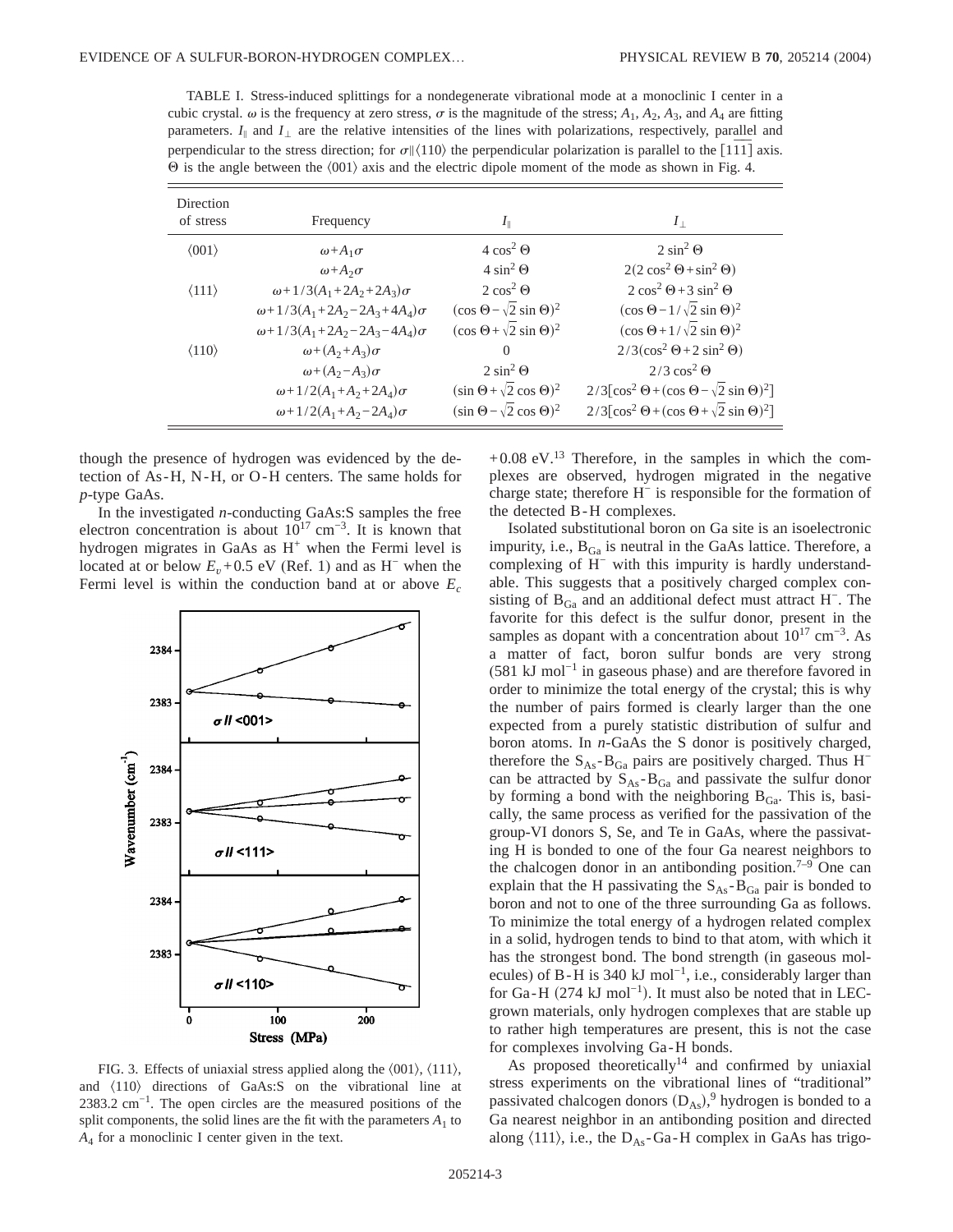

FIG. 4. (Color online) Schematic representation of the microscopic structure of the  $S_{As} - B_{Ga} - H$  complex in a {110} plane. The complex has the symmetry  $C_s$ ,  $\Theta \approx 70^\circ$  is derived from the intensity ratios of the polarized split components under uniaxial stress.

nal symmetry  $(C_{3v})$ . In contrast, uniaxial stress measurements show that the  $S_{As} - B_{Ga} - H$  complex has a lower  $(C_s)$ symmetry; the symmetry elements are the {110} mirror planes. For such a center, it has been shown<sup>15,16</sup> that the intensities of the split components for the two polarizations depend upon the angle  $\Theta$  in the {110} plane between the dipole moment of the vibrational mode and the  $\langle 001 \rangle$  axis (see Fig. 4); these dependencies are given in Table I. The intensity ratios of the split components for  $\sigma$  \le (001) and  $\sigma$  \le \le 111} measured with parallel and perpendicular polarization could be fairly well fitted with an angle  $\Theta = 70^{\circ} \pm 5^{\circ}$ . Because of the low signal to noise ratio for the split components, the estimated angle  $\Theta$  is not very accurate, compared with the  $\Theta$  values derived for the passivated S, Se, and Te donors in GaP, where the  $D_{p} - P - H$  complexes have also the symmetry  $C_s$ <sup>17</sup> Therefore, the experimental results allow to propose the microscopic model for the  $S_{As} - B_{Ga} - H$  complex schematized in Fig. 4. The three constituents are located within a {110} plane and there are twelve equivalent configurations of the complex. The antibondinglike position of the hydrogen also explains the occurrence of a wagging mode at frequencies as high as about 900  $cm^{-1}$ .

In the "traditional" hydrogen sulfur complexes, the bond between sulfur and the nearest gallium atom to which hydrogen is bonded is broken.<sup>7</sup> The extrapolation of this situation to the sulfur-boron-hydrogen complex discussed in this paper would imply a breaking of the S-B bond. As this bond is very strong, the breaking of the S-B bond would not be energetically favorable. Energetically more favorable is the breaking of two B-As bonds together with the bonding of the two corresponding arsenic atoms. This leaves the boron atom threefold coordinated in a kind of off-center location; as a matter of fact, boron is threefold coordinated in lot of molecules. Such a structure has the  $C_s$  symmetry as observed experimentally and explains the fact that the  $\Theta$  angle measured is larger than 54.7°.

The shifts of the vibrational transitions and the line widths as a function of temperature can be explained by an anharmonic coupling to a low-frequency mode of energy  $\hbar \omega_0$ . Including the zero-point contribution in the calculations of Persson and Ryberg,<sup>18</sup> one obtains the shift  $\Delta\omega$  of the line at temperature  $T$  taking the  $T=0$  position as reference:

$$
\Delta \omega = \frac{\delta \omega}{e^{\hbar \omega_0 / kT} - 1} \tag{1}
$$

and the full width at half maximum  $\Gamma$ 

$$
\Gamma = \frac{2(\delta\omega)^2}{\eta} \left(\frac{1}{2} + \frac{1}{e^{\hbar\omega_0/kT} - 1}\right)^2,\tag{2}
$$

where  $\delta\omega$  and  $\eta$  are the parameters defined by Persson and Ryberg.18 The temperature dependences of the complex involving <sup>11</sup>B can be fitted with  $\omega_0=115 \text{ cm}^{-1}$ ,  $\delta\omega$ =−2.44 cm<sup>-1</sup>,  $\eta$ =10.6 cm<sup>-1</sup> and the one involving <sup>10</sup>B with  $\omega_0=120 \text{ cm}^{-1}$ ,  $\delta\omega=-2.67 \text{ cm}^{-1}$ ,  $\eta=10.6 \text{ cm}^{-1}$ . The lines in Fig. 2 represent the fit of the experimental data with these parameters.  $\omega_0$  is about 4% larger for the <sup>10</sup>B mode than for the  $<sup>11</sup>B$  mode. This isotopic effect indicates that the</sup> low-frequency mode, to which the high-frequency B-H stretching mode is coupled, is not a lattice phonon mode, but a low-frequency mode of the S-B-H complex in resonance with the lattice modes. It has to be noted that the  $\omega_0$  values found above are very close to the frequency of the boron related resonant mode observed in LEC-grown GaAs.<sup>19</sup>

#### **VI. CONCLUSION**

In this paper, it has been shown that in sulfur doped LECgrown GaAs, the complexes resulting from the neutralization of the sulfur donors by hydrogen involve boron atoms unintentionally present in the material. In these complexes, boron is a nearest neighbor of sulfur and hydrogen is bonded to boron. The reason for the occurrence of this complex only is that the total energy of the crystal with it is lower than with the "traditional" trigonal complex and is, therefore, stable to higher temperatures.

#### **ACKNOWLEDGMENTS**

The authors would like to thank C. Naud for his help with the stress experiments and H. v. Kiedrowski for the preparation of the oriented samples.